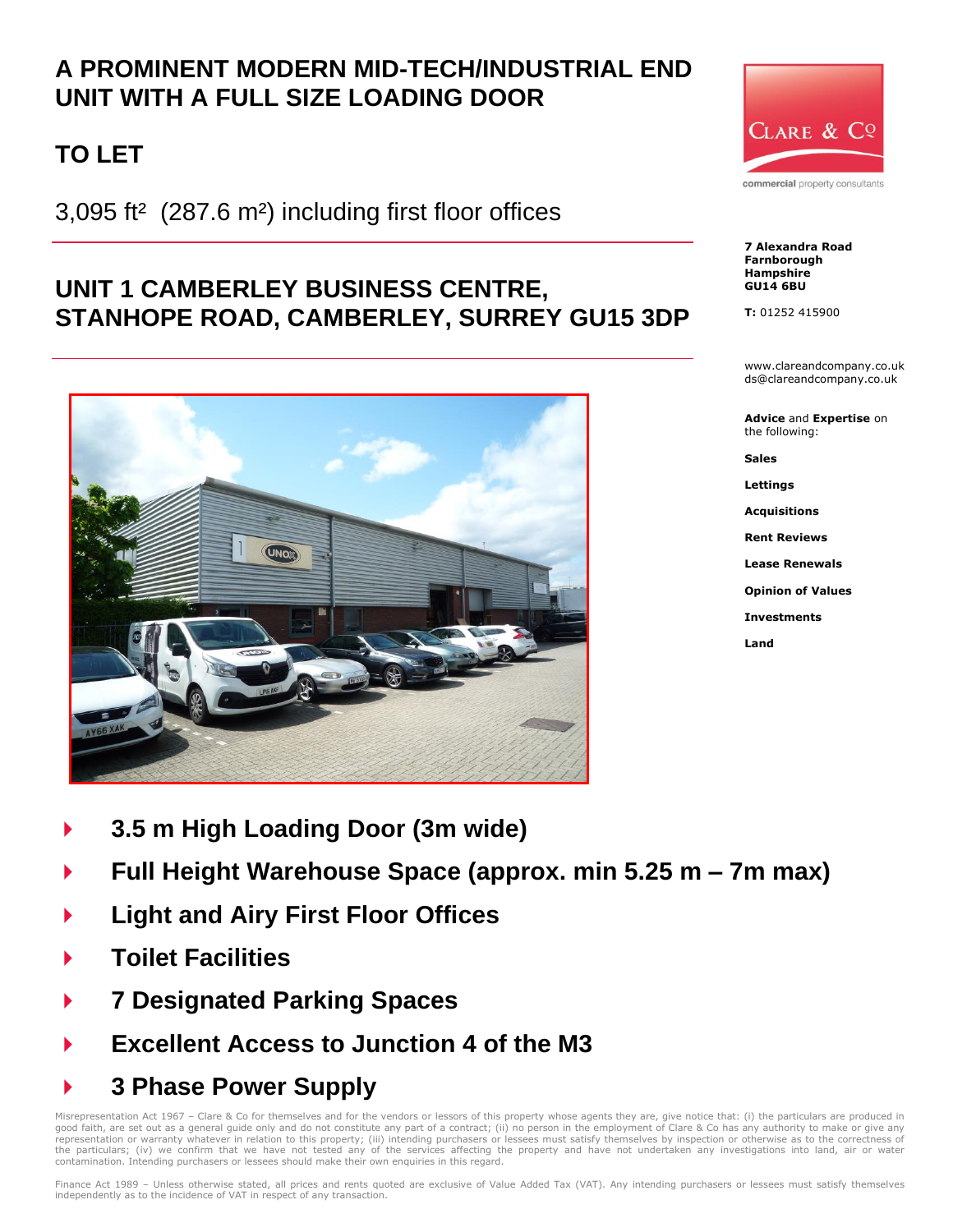### **LOCATION**



Camberley Business Centre is located to the eastern edge of the Yorktown Business Park. The Estate itself is the towns' main industrial estate with nearby occupiers including Royal Mail, STIHL, Screwfix, HSS Hire, Selco, Tool Station etc.

The estate is within 1 mile of the M3 (J4) via the A331 (Blackwater Valley Relief Road) giving access to the M25 (12 miles), Heathrow and Gatwick Airports. To the South, the M3 also runs to Southampton.

### **DESCRIPTION**

Camberley Business Centre was constructed around 2005/2006. The units are of steel portal frame under cladding and brickwork.

The buildings have a minimum clear eaves height of approximately 5.25 m internally. Access is either through the glazed pedestrian door, or through an approximate 3m (wide) x 3.5m (high) loading door.

The unit has 3-phase power, incoming gas supply, BT duct, power floated finished floor.

#### **ACCOMMODATION**

The approximate floor areas are as follows:

| <b>Ground Floor</b><br>Warehouse     | $2,315$ ft <sup>2</sup> | $215.09$ m <sup>2</sup> |
|--------------------------------------|-------------------------|-------------------------|
| <b>First Floor</b><br><b>Offices</b> | 780 ft <sup>2</sup>     | $72.51 \text{ m}^2$     |
| <b>Total Floor Area</b>              | $3,095$ ft <sup>2</sup> | $287.60 \; \text{m}^2$  |

## **Parking 7 Reserved Parking Spaces plus loading area**

## **TO LET**

The property is available to lease at a rent of £51,067.50 pax plus VAT (£16.50 ft²), with length of lease term by agreement.

#### **SERVICE CHARGE**

Approximately £893 plus VAT per annum.

## **BUILDINGS INSURANCE**

To be confirmed.

#### **BUSINESS RATES**

The rateable value of the premises is £22,750, giving rates payable of around £11,352 payable, but we ask interested parties to make their own enquiries with Surrey Heath Borough Council on 01276 707100.

**LEGAL COSTS** Each party to bear their own legal costs.